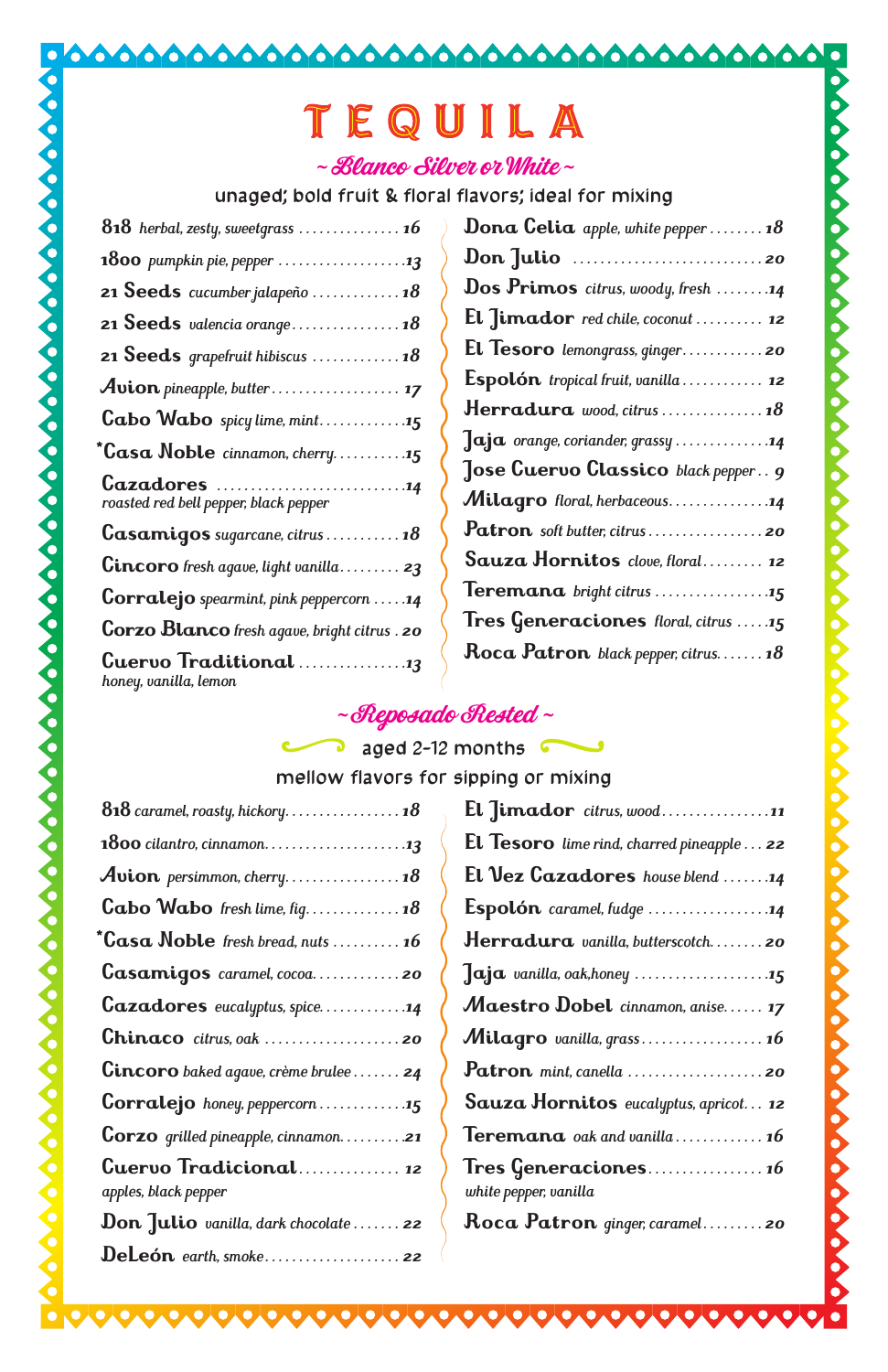## Añejo Aged  $\frac{1}{\sqrt{11}}$ <u> انزائزنونیا</u>

barrel aged for a minimum of one year; smooth & warm for sipping

| <b>1800</b> oak, sage 16                         |
|--------------------------------------------------|
| Avión leather, peat 19                           |
| Cabo Wabo vanilla, earth. 21                     |
| Casamigos roasted agave, caramel 24              |
| *Casa Noble almond, dark chocolate. 19           |
| $Gazadores butterscotch, marzipan \ldots .17$    |
| $Chinaco$ dark fruit, cinnamon 22                |
| <b>Cincoro</b> butterscotch, dark chocolate $30$ |
| Don Julio wild honey, oak. $\ldots \ldots$ 26    |

| Dona Celia oak, agave, cinnamon 24                    |
|-------------------------------------------------------|
| El Jimador brown sugar, hazelnut $\ldots$ 14          |
| El Tesoro green agave, oak 22                         |
| Herradura banana cream pie, chocolate 22              |
| Milagro coconut, banana 17                            |
| Patrón $melon, honey. \ldots \ldots \ldots \ldots 22$ |
| Roca Patron vanilla, grapefruit 23                    |
| Sauza Hornitos toasted wood, cocoa3                   |
| Tres Generaciones green pepper, tobacco. . 15         |

Ο Δ Δ Δ ٥ Δ Ο Δ

| Avion Cristalino 29          | El Tesoro Paradis |
|------------------------------|-------------------|
|                              | Herradura Ultra.  |
| Clase Azul Plata28           | Patron Gran Burd  |
| Clase Azul Reposado32        | Patron Gran Piedi |
| Codigo Blanco 20             | Patron Gran Smok  |
| Codigo 1530 $\text{Rosa}$ 21 | Sauza Extra Anejo |
| Don Julio '1942' 39          |                   |
|                              | Mezcal            |
|                              |                   |

|                                    | 11 00 gorton wettertoo grampappa, asutta 11 j |
|------------------------------------|-----------------------------------------------|
|                                    | Premium                                       |
| 10 29                              | El Tesoro Paradiso 30                         |
| . 70                               | Herradura Ultra22                             |
| $a \ldots \ldots \ldots 28$        | Patron Gran Burdeos 90                        |
| osado. <u>3</u> 2                  | Patron Gran Piedra  85                        |
| . 20                               | Patron Gran Smoky Silver 35                   |
| $a \ldots \ldots \ldots \ldots 21$ | Sauza Extra Anejo 35                          |
|                                    |                                               |

|                                    | llegal Joven. |
|------------------------------------|---------------|
| Banhez Mexicano 40                 | llegal Reposo |
| Banhez Pechuga Artesanal 28        | llegal Añejo. |
| Banhez Wild Arroqueno  30          | Koch El Artes |
| Casamigos Mezcal3                  | Koch El Ance  |
| Creyente Mezcal7                   | Mezcal Vago   |
| Del Maguey Crema 16                | Mezcal Vago   |
| Del Maguey SV Vida15               | Montelobos.   |
| Del Maguey SV Chichicapa .23       | Puntagave R   |
| El Jolgorio Tobala  38             | Sombra        |
|                                    |               |
| with <b>Jequila Flights</b> Hitter |               |

| llegal Reposado22                                                         |
|---------------------------------------------------------------------------|
| $\ell$ llegal Añejo35                                                     |
| Koch El Artesanal Tobasich. .35                                           |
| Koch El Ancestral Tobala25                                                |
| Mezcal Vago "Elote" 20                                                    |
| Mezcal Vago "Mexicano" 15                                                 |
| $\mathcal{M}$ ontelobos $\dots \dots \dots \dots \dots \dots \dots \dots$ |
| Puntagave Raicilla  16                                                    |
|                                                                           |

| Flight                                                                   |                                           | <b>BLANCO</b>         | <b>REPOSADO</b>      | <b>ANEJO</b>      |                          |
|--------------------------------------------------------------------------|-------------------------------------------|-----------------------|----------------------|-------------------|--------------------------|
| <b>HIGHLANDS</b> floral & fruity<br>Cazadores, Casamigos, El Tesoro      |                                           | \$24                  | $s_{27}$             | $\mathcal{S}_3$ o |                          |
| LOWLANDS herbaceous & earthy<br>Herradura, Casa Noble, Tres Generaciones |                                           | \$24                  | $s_{27}$             | \$30              |                          |
| MEZGAL \$45                                                              |                                           | MÁXIMO \$66           |                      |                   |                          |
| Creyente                                                                 | $\mathbf{D}\mathbf{el}$<br>Maquey<br>Vida | Puntagave<br>Raicilla | Don<br>Julio<br>1942 | DeLeón<br>Blanco  | Patron<br>Extra<br>Anejo |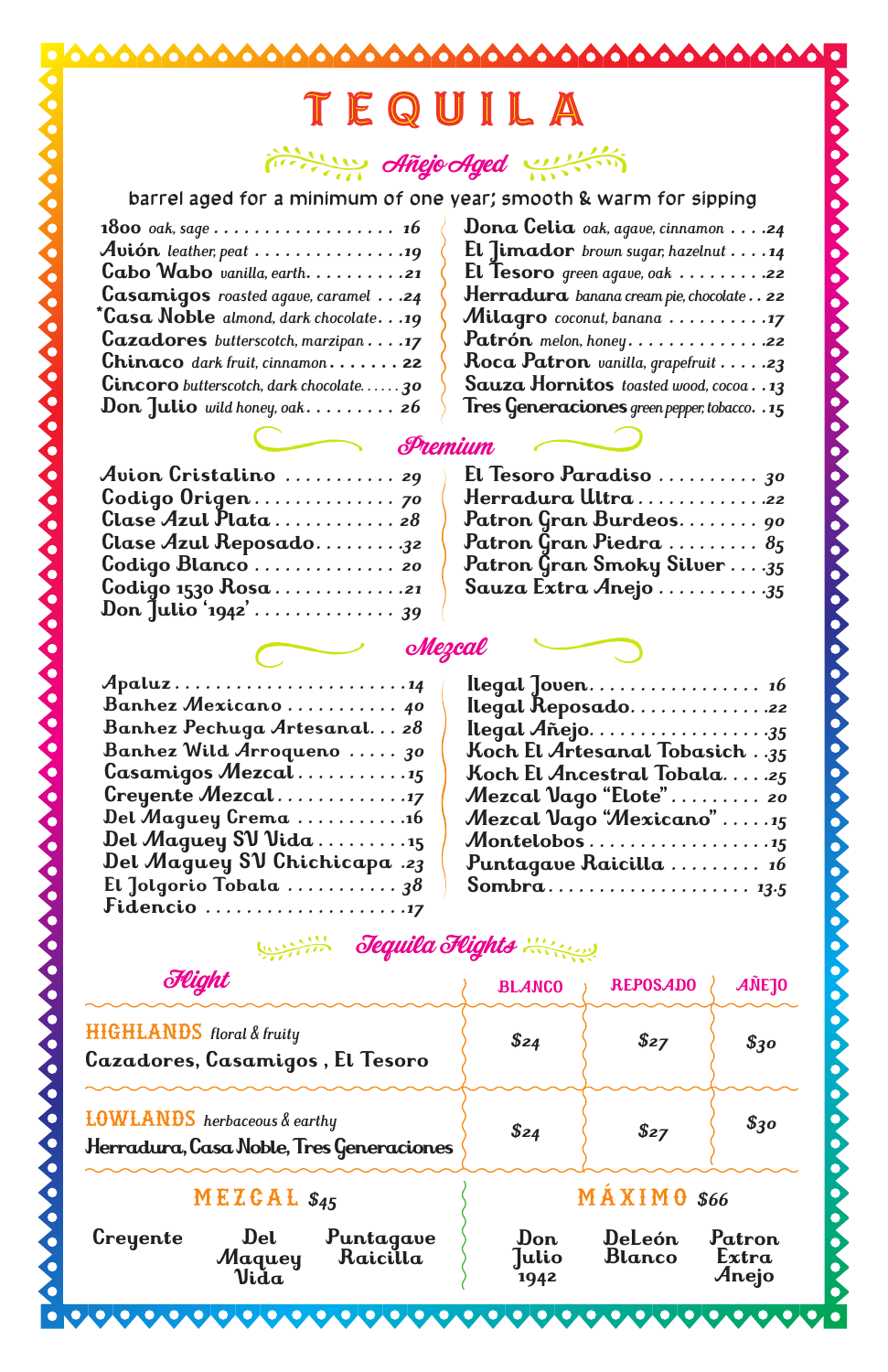

**Mezcal Mule** *. . . . . . . . . . . . . 14 apaluz mezcal, fresh lime juice, tamarind, q ginger beer*

*lime, mint*

**Café Tijuana** *. . . . . . . . . . . . . . 14 cazadores reposado, baileys, kahlua, la colombe espresso*

**Oaxacan Old Fashioned** *. . . 15 fidencio mezcal, hornitos black barrel tequila, spiced simple, chocolate, orange*

*sombra mezcal, tamarind, pineapple, jalapeno, lime*

**Paradiso** *. . . . . . . . . . . . . . . . . 14 21 seeds grapefruit-hibiscus, jamaica, grapefruit, lime*

**El Envidioso** *. . . . . . . . . . . . . . 14 el jimador blanco, mezcal, celery, cucmber, basil, lime*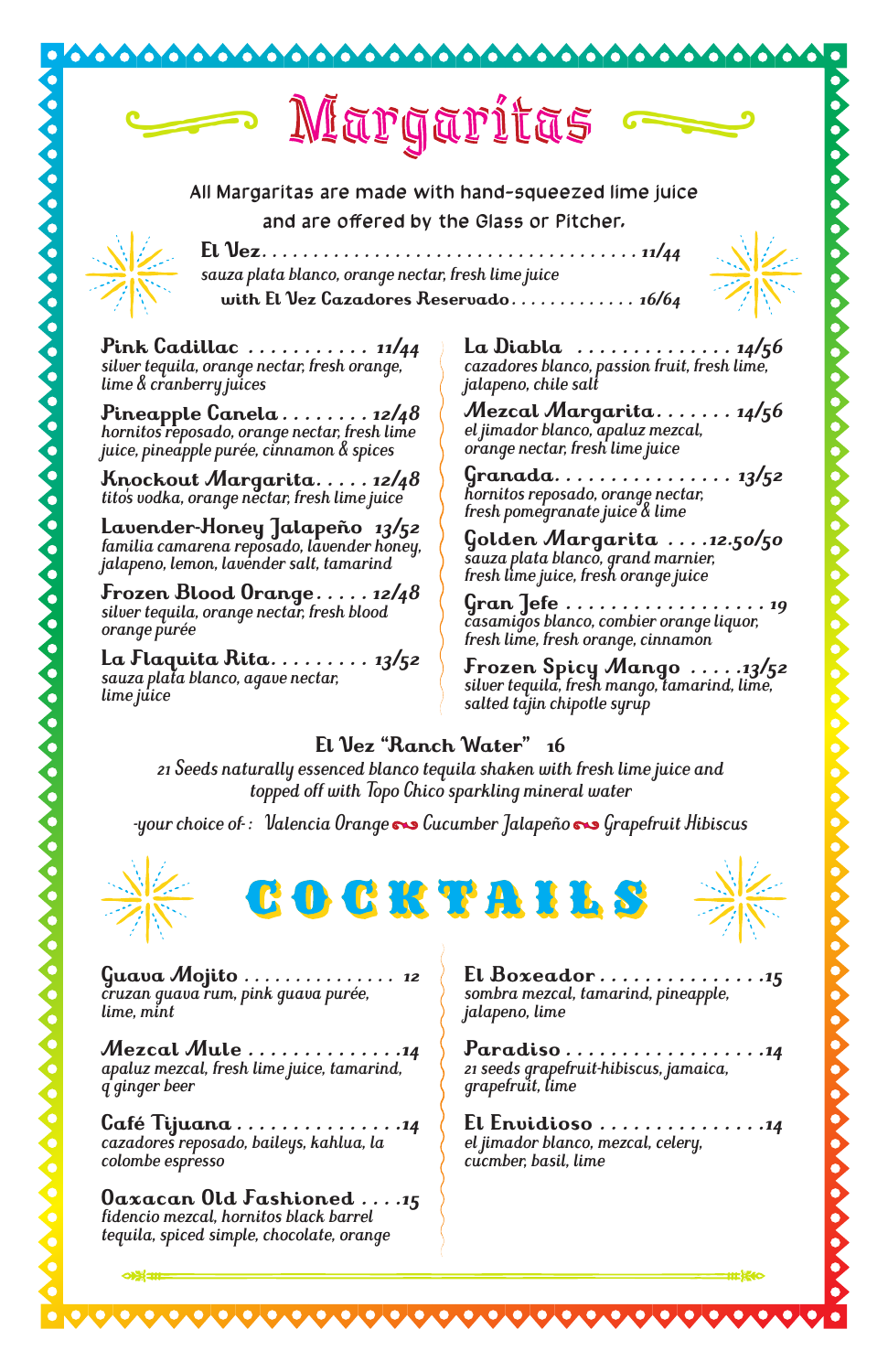